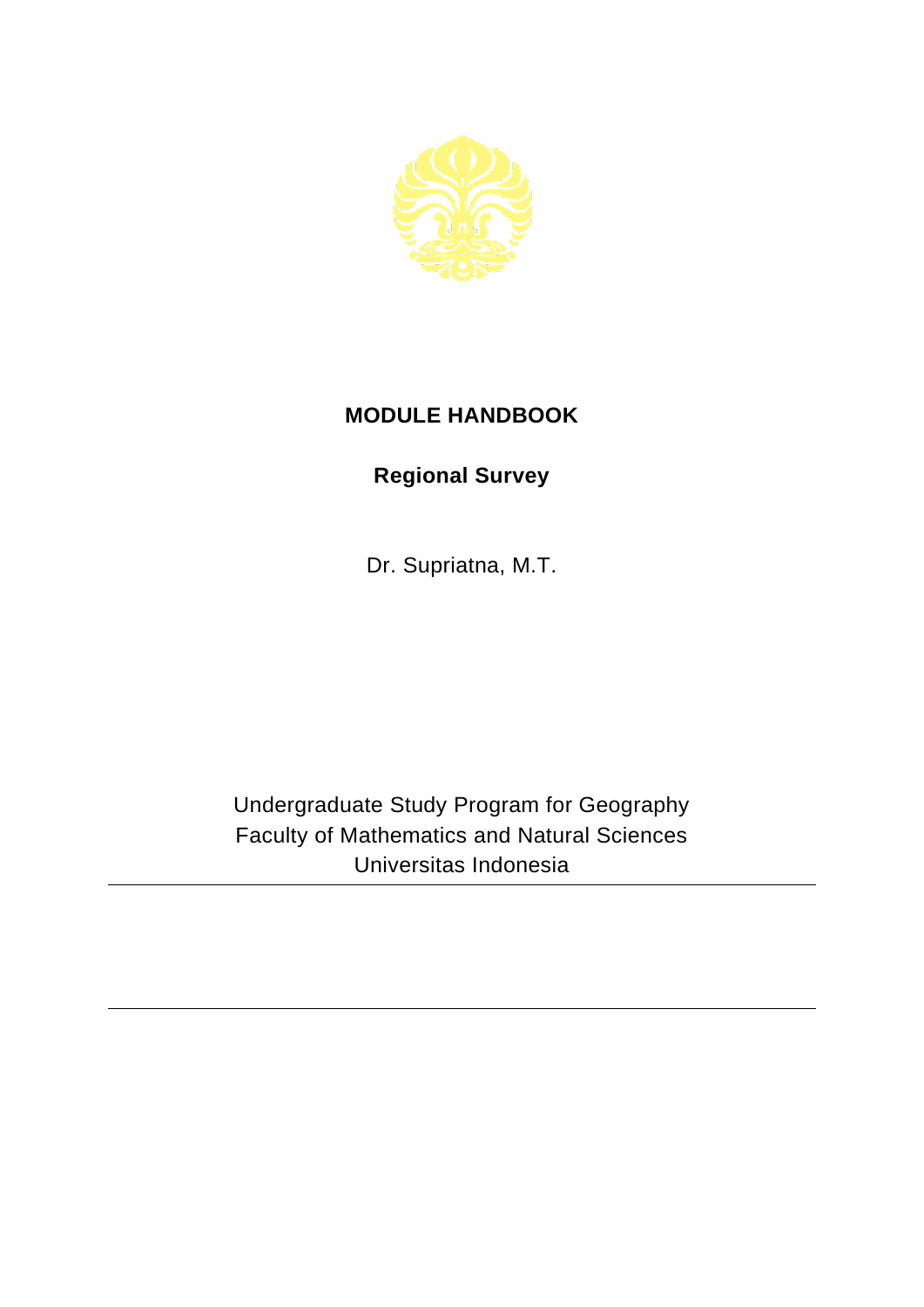| Module designation                                                 | <b>Regional Survey</b>                                                                                                                                                                                                                                                                                                                                                                                                                                                                                                                                                                                                                                                                                                                                                                                                                                                                                                                                                                         |
|--------------------------------------------------------------------|------------------------------------------------------------------------------------------------------------------------------------------------------------------------------------------------------------------------------------------------------------------------------------------------------------------------------------------------------------------------------------------------------------------------------------------------------------------------------------------------------------------------------------------------------------------------------------------------------------------------------------------------------------------------------------------------------------------------------------------------------------------------------------------------------------------------------------------------------------------------------------------------------------------------------------------------------------------------------------------------|
| Semester(s) in which the module is<br>taught                       | Sixth (6th) Semester                                                                                                                                                                                                                                                                                                                                                                                                                                                                                                                                                                                                                                                                                                                                                                                                                                                                                                                                                                           |
| Person responsible for the module                                  | Dr. Supriatna, M.T.                                                                                                                                                                                                                                                                                                                                                                                                                                                                                                                                                                                                                                                                                                                                                                                                                                                                                                                                                                            |
| Lecturer                                                           | Dra. Tuty Handayani, M.S.<br>1.<br>Dr. Supriatna, M.T.<br>2.<br>Adi Wibowo, Ph.D.<br>3.                                                                                                                                                                                                                                                                                                                                                                                                                                                                                                                                                                                                                                                                                                                                                                                                                                                                                                        |
| Language                                                           | Bahasa Indonesia                                                                                                                                                                                                                                                                                                                                                                                                                                                                                                                                                                                                                                                                                                                                                                                                                                                                                                                                                                               |
| Relation to curriculum                                             | Elective                                                                                                                                                                                                                                                                                                                                                                                                                                                                                                                                                                                                                                                                                                                                                                                                                                                                                                                                                                                       |
| Teaching methods                                                   | Student-centered Learning and combination with Cooperative Learning                                                                                                                                                                                                                                                                                                                                                                                                                                                                                                                                                                                                                                                                                                                                                                                                                                                                                                                            |
| Workload (incl. contact hours, self-<br>study hours)               | 1.<br>Lectures: 100 minutes per week per semester<br>2.<br>Assignment: 120 minutes per week per semester<br>Independent study: 120 minutes per week per semester<br>3.<br>Minutes x weeks x semester: 340 x 14 x 1 = 4760 minutes per<br>4.<br>semester<br>5.<br>Midterm Examination: 100 minutes per semester<br>6.<br>Final Examination: 100 minutes per semester<br>Total workload per semester: 4950 minutes / 82 hours 40 minutes<br>7.                                                                                                                                                                                                                                                                                                                                                                                                                                                                                                                                                   |
| Credit points                                                      | $2$ (Two)                                                                                                                                                                                                                                                                                                                                                                                                                                                                                                                                                                                                                                                                                                                                                                                                                                                                                                                                                                                      |
| Required and recommended pre-<br>requisites for joining the module | Cartography<br>1.<br><b>Surveying and Mapping</b><br>2.<br>Principles and Perspective in Physical Geography<br>3.<br>Principles and Perspective in Human Geography<br>4.<br>5.<br><b>Regional Development</b>                                                                                                                                                                                                                                                                                                                                                                                                                                                                                                                                                                                                                                                                                                                                                                                  |
| Module objectives/intended learn-<br>ing outcomes                  | After completing this course, students will be able to formulate the<br>results of geospatial data collection based on proper planning, the<br>method that is in accordance with the concept of survey processes with<br>various techniques and formulas in accordance with the principles of<br>regional planning and data analysis for later Prepare into a scientific<br>writing that can be accounted for by the truth. The output from this<br>lecture is a paper or scientific report equipped with a map                                                                                                                                                                                                                                                                                                                                                                                                                                                                                |
| Content                                                            | Identifying the substantial needs of geospatial information about<br>1.<br>multidisciplinary environmental information<br>Planning. Developing methods, compiling guidelines, assessing<br>2.<br>technical specifications of survey work and / or geospatial<br>information mapping<br>Developing the field survey plan<br>3.<br>Preparing the working map. Administrative preparation and survey<br>4.<br>equipment and observation and field orientation<br>Collecting secondary geospatial data<br>5.<br>Collecting primary geospatial data : structured interview<br>6.<br>Performing the initial spatial process, verifying geospatial data<br>7.<br>Validating the geospatial data, drawing the observation survey<br>8.<br>result<br>Compiling the synthetic thematic geospatial information<br>9.<br>10. Analyzing geospatial information for the basic level<br>11. Creating the implementative policy recommendations<br>12. Preparing for the geospatial information product report |
| <b>Examination forms</b>                                           | $\overline{\phantom{a}}$                                                                                                                                                                                                                                                                                                                                                                                                                                                                                                                                                                                                                                                                                                                                                                                                                                                                                                                                                                       |